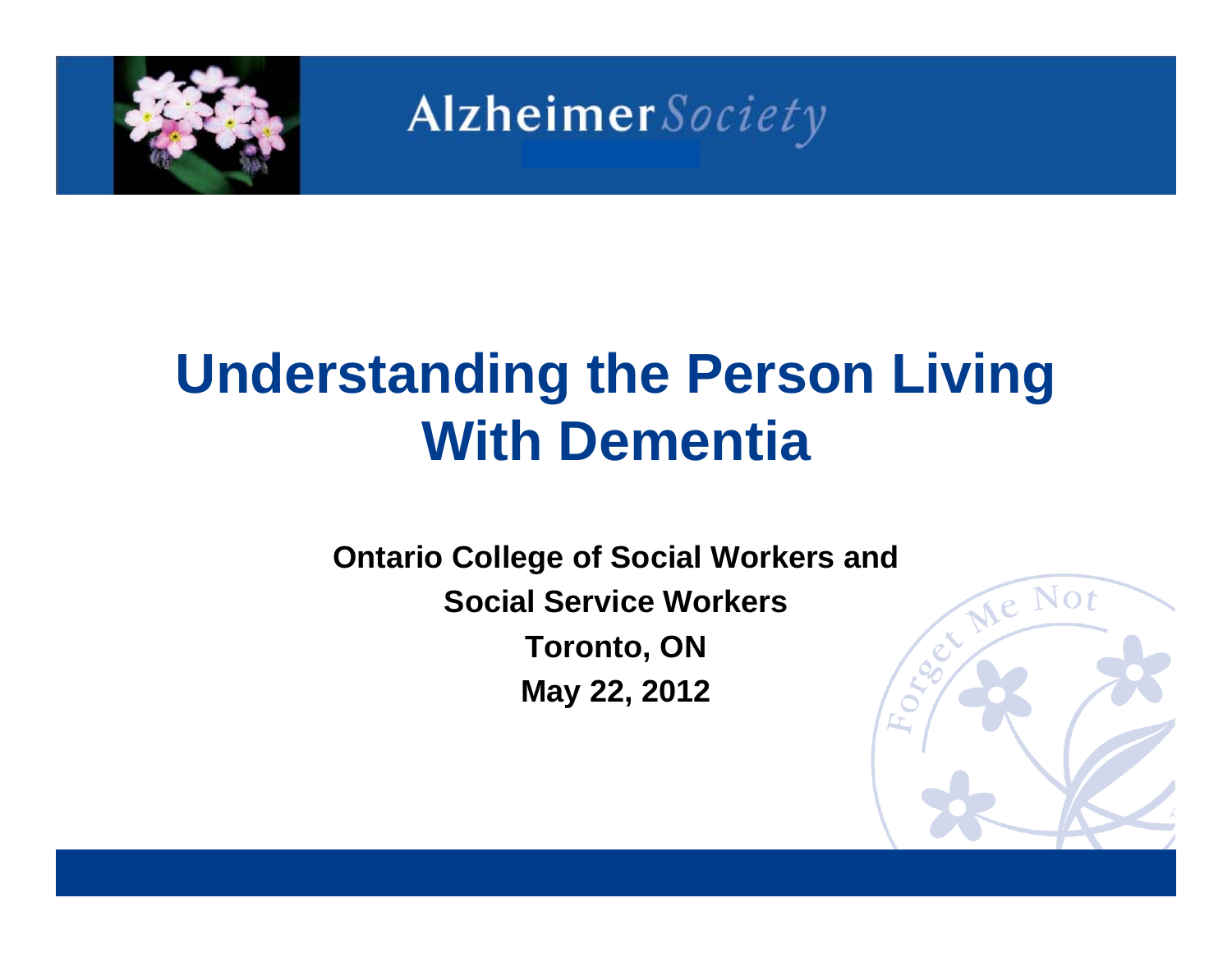

## **Rising Tide study: the process**



- **Literature review**
- **Expert engagement**
- **Base case** 
	- **(prevalence, costs)**
- **Scenario analysis**
- **Policy review**
- **Recommendations**
- **Report**

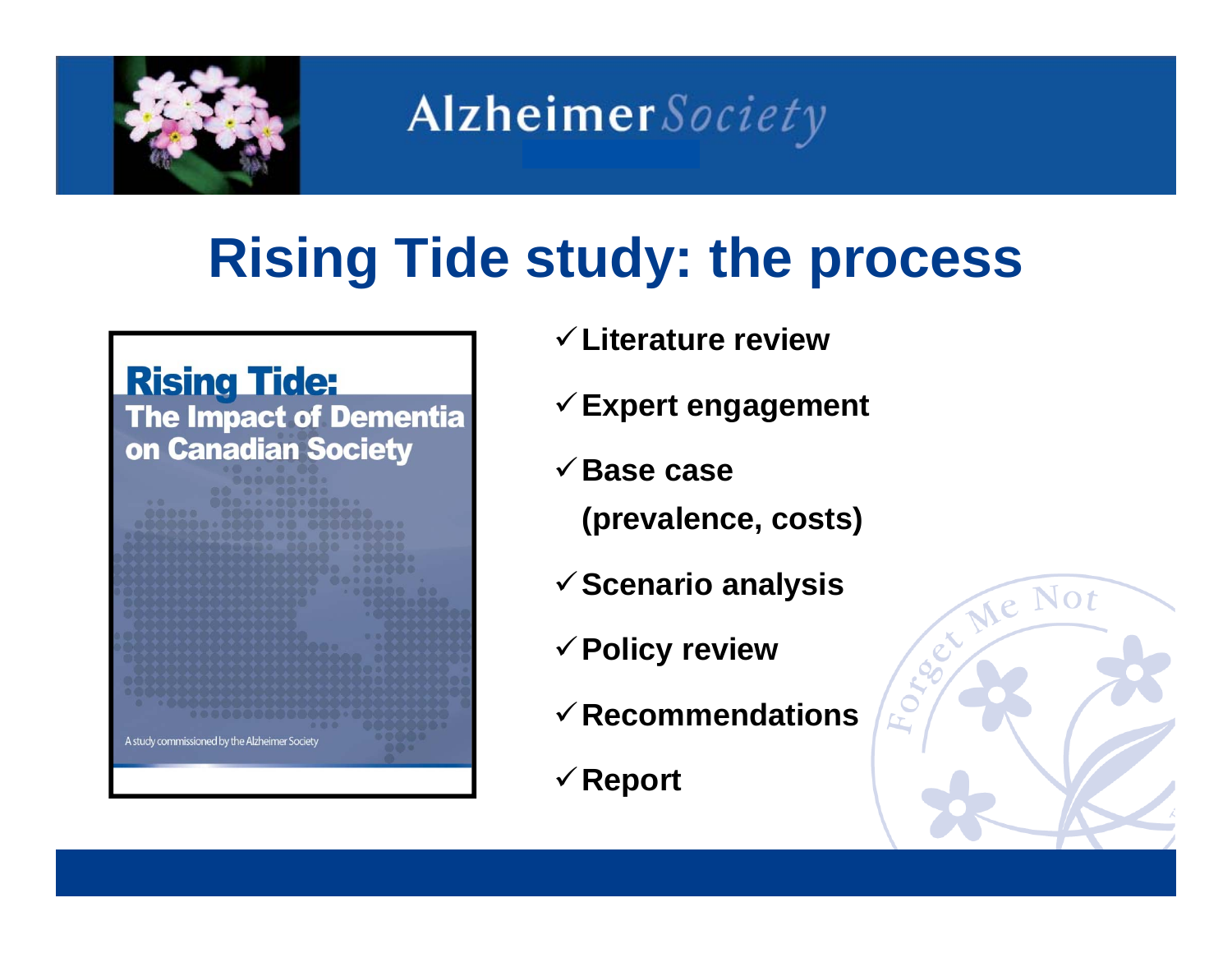

### **What the report says: Prevalence**



**The number of Canadians (all ages) with dementia is expected to increase 2.3 times by 2038**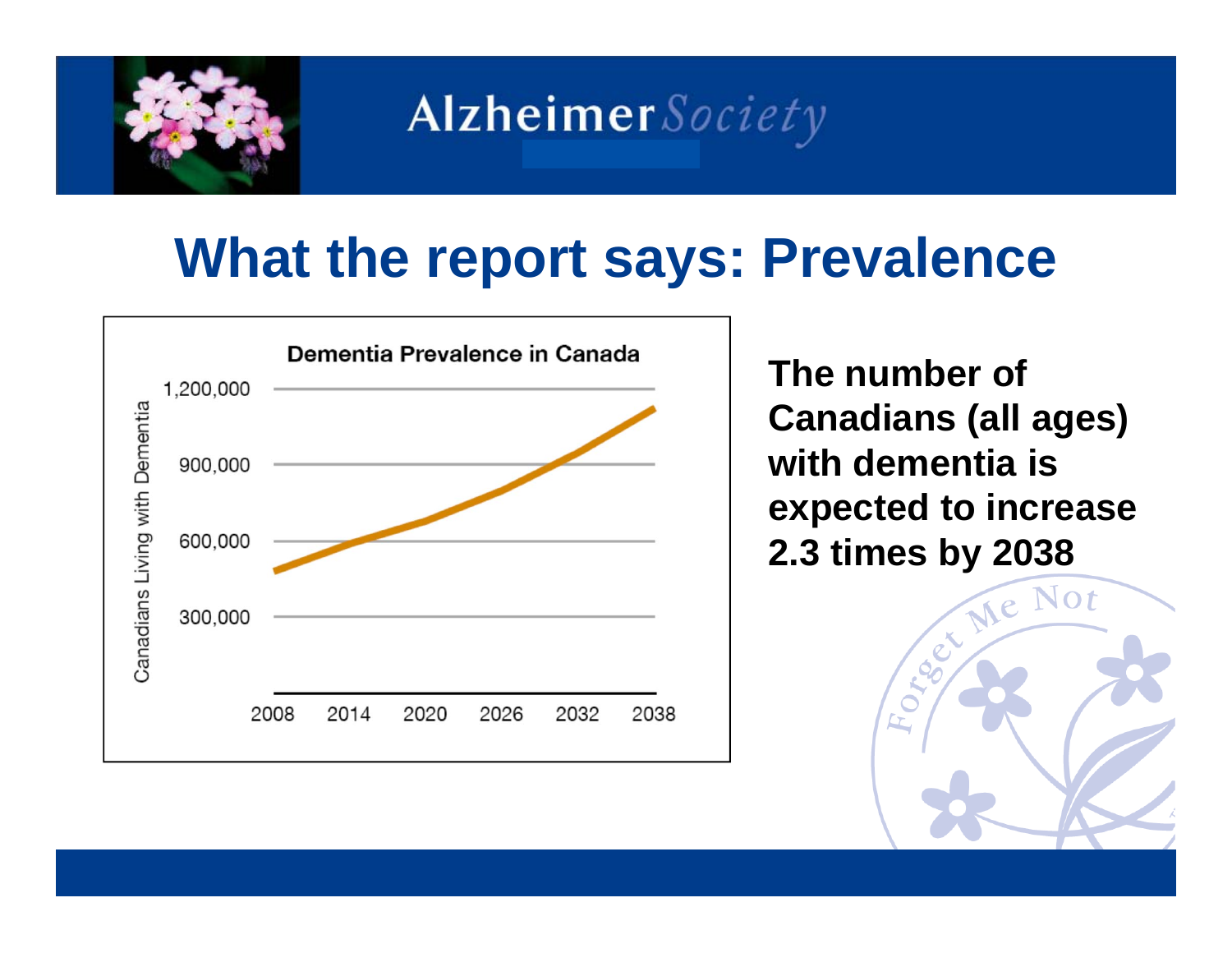

### **What the report says: Incidence**



**2008: 103,700 cases one new case every 5 minutes** 

**2038: 257,800 cases – one new case every 2 minutes**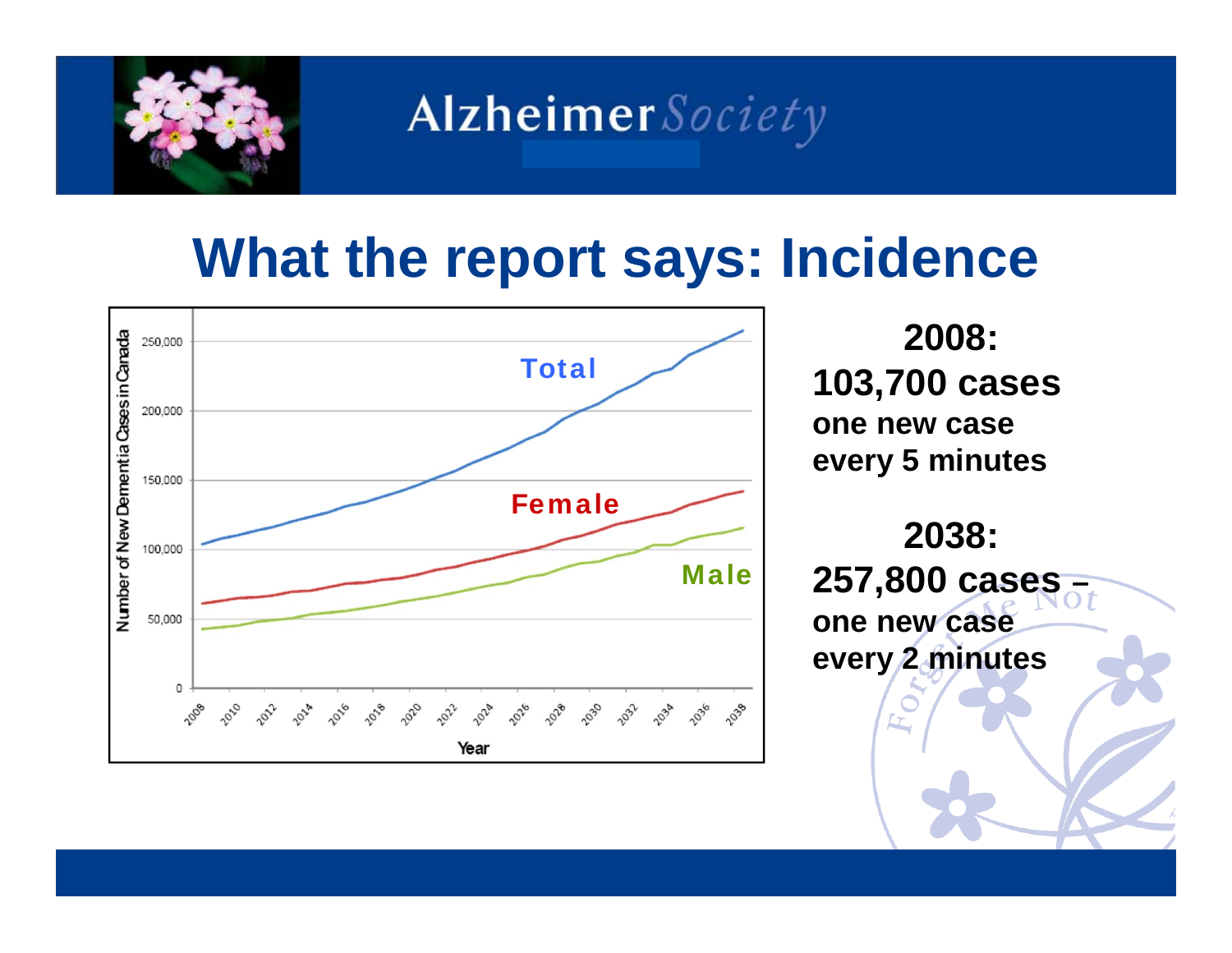

### **What is Dementia?**

- **A set of symptoms that includes: loss of memory**
- **lack of insight and poor judgment**
- **changes in mood, behaviour**

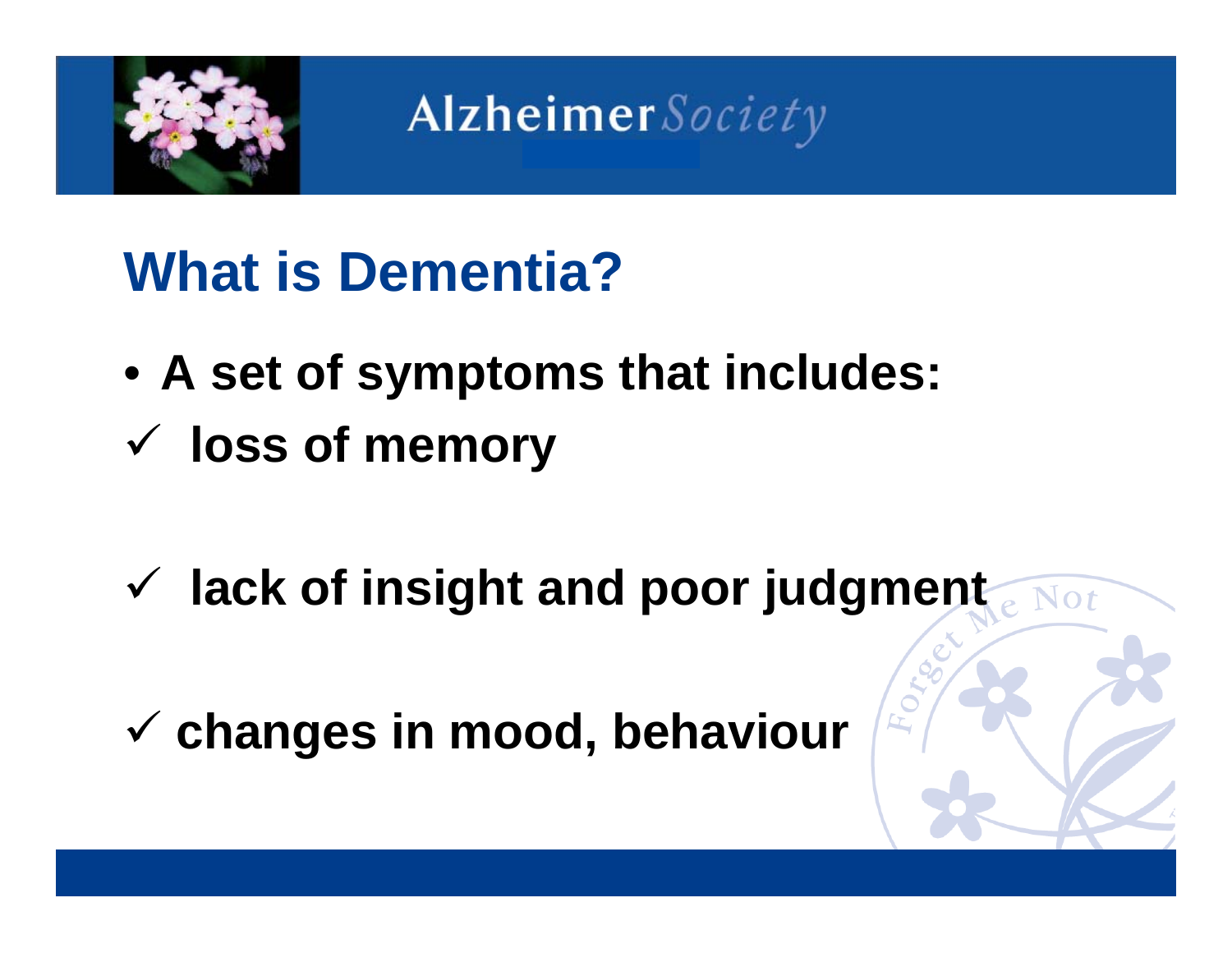

#### **What is Dementia?**

**Not a disease, but a set of symptoms that accompanies a disease**

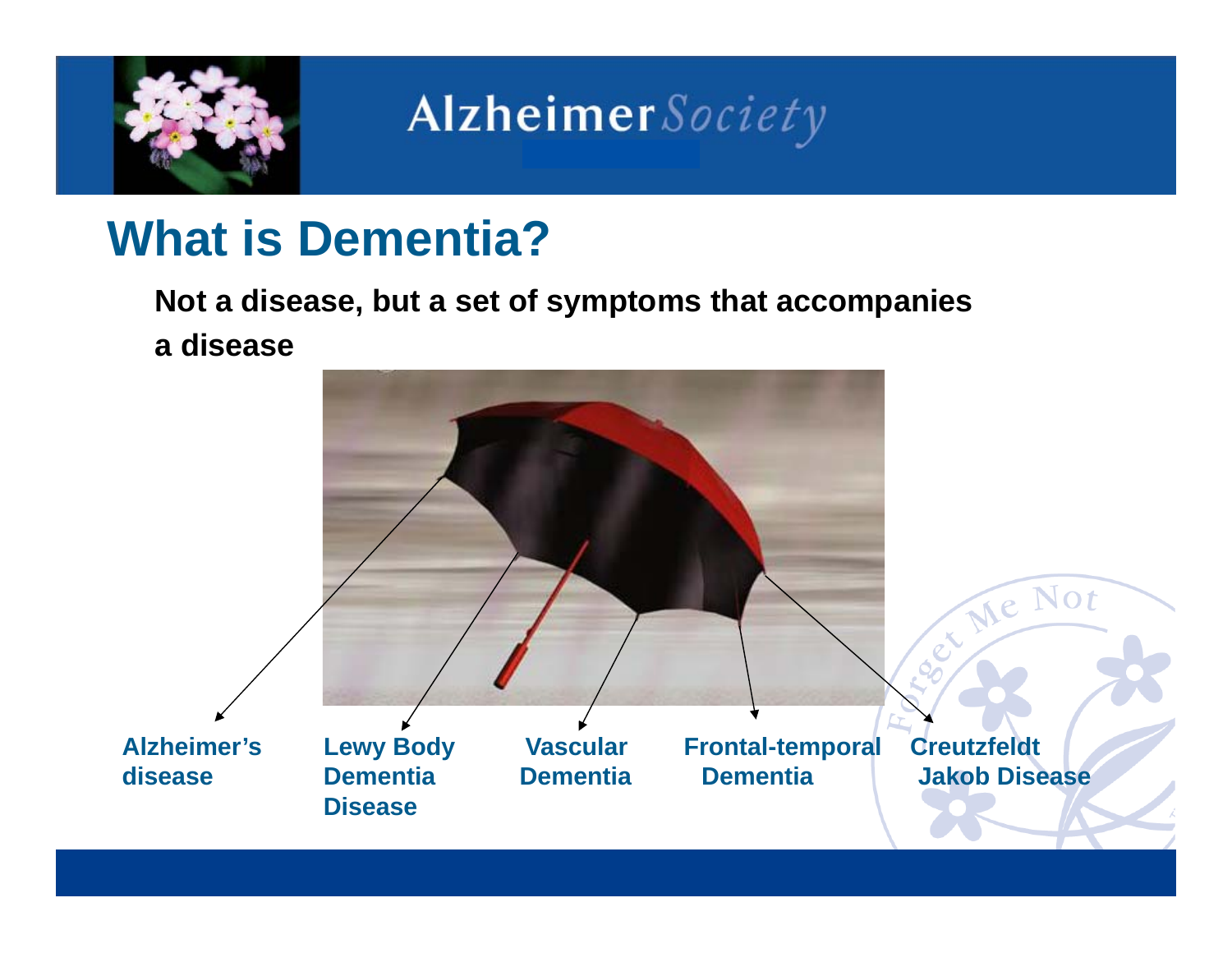

### **Alois Alzheimer**



- • **Nov. 4, 1906 he gave a lecture in which he described (for the first time) a new form of** *pre-senile dementia*
- • **Later know as senile dementia of the Alzheimer type (SDAT)**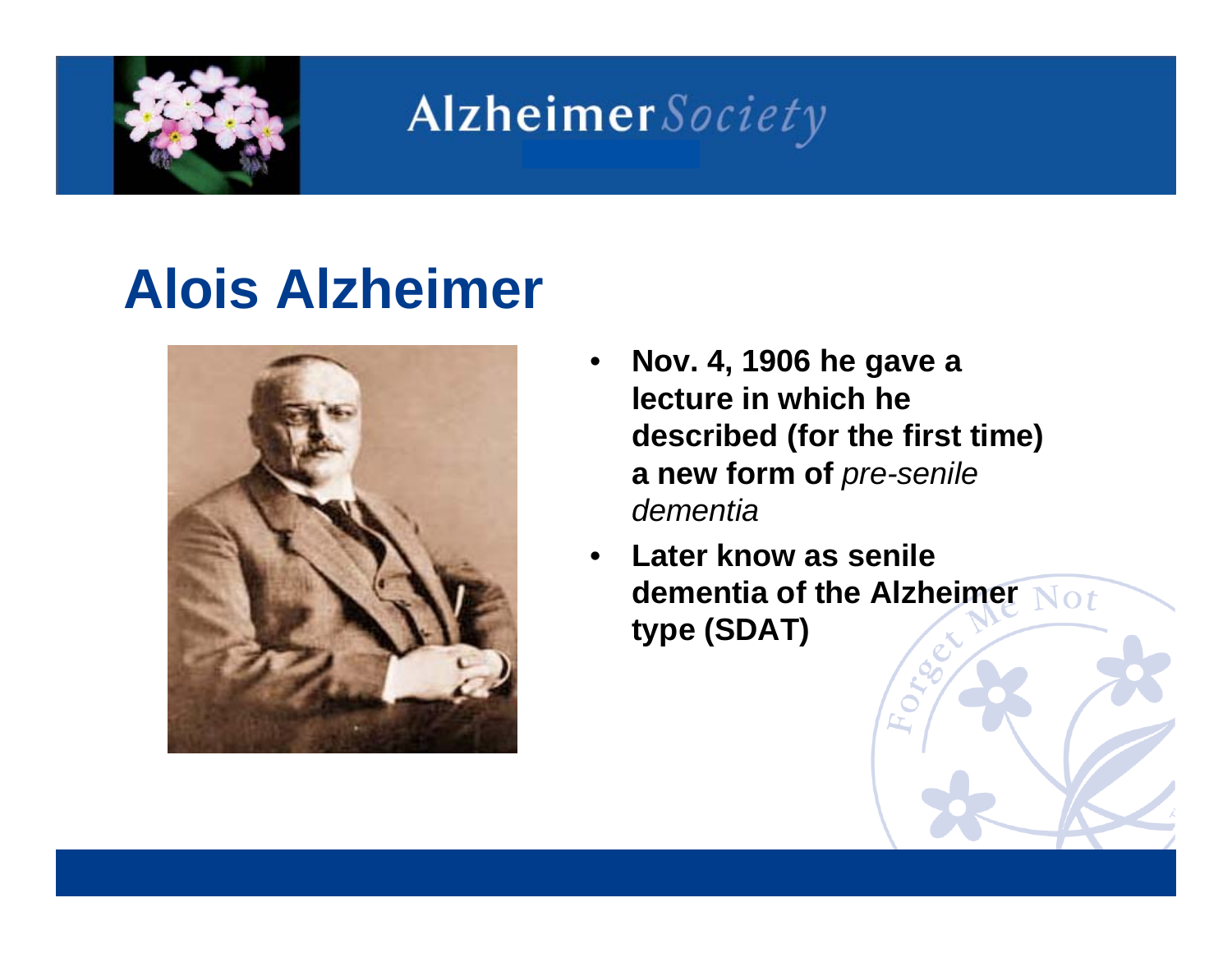

## **Mrs. Auguste "D"**



- • **51 year old female (died April 8, 1906)**
- • **Patient at the Frankfurt Asylum**
- • **Brain showed neurofibrillary tangles and amyloid plaques in the cerebral cortex cerebral cortex**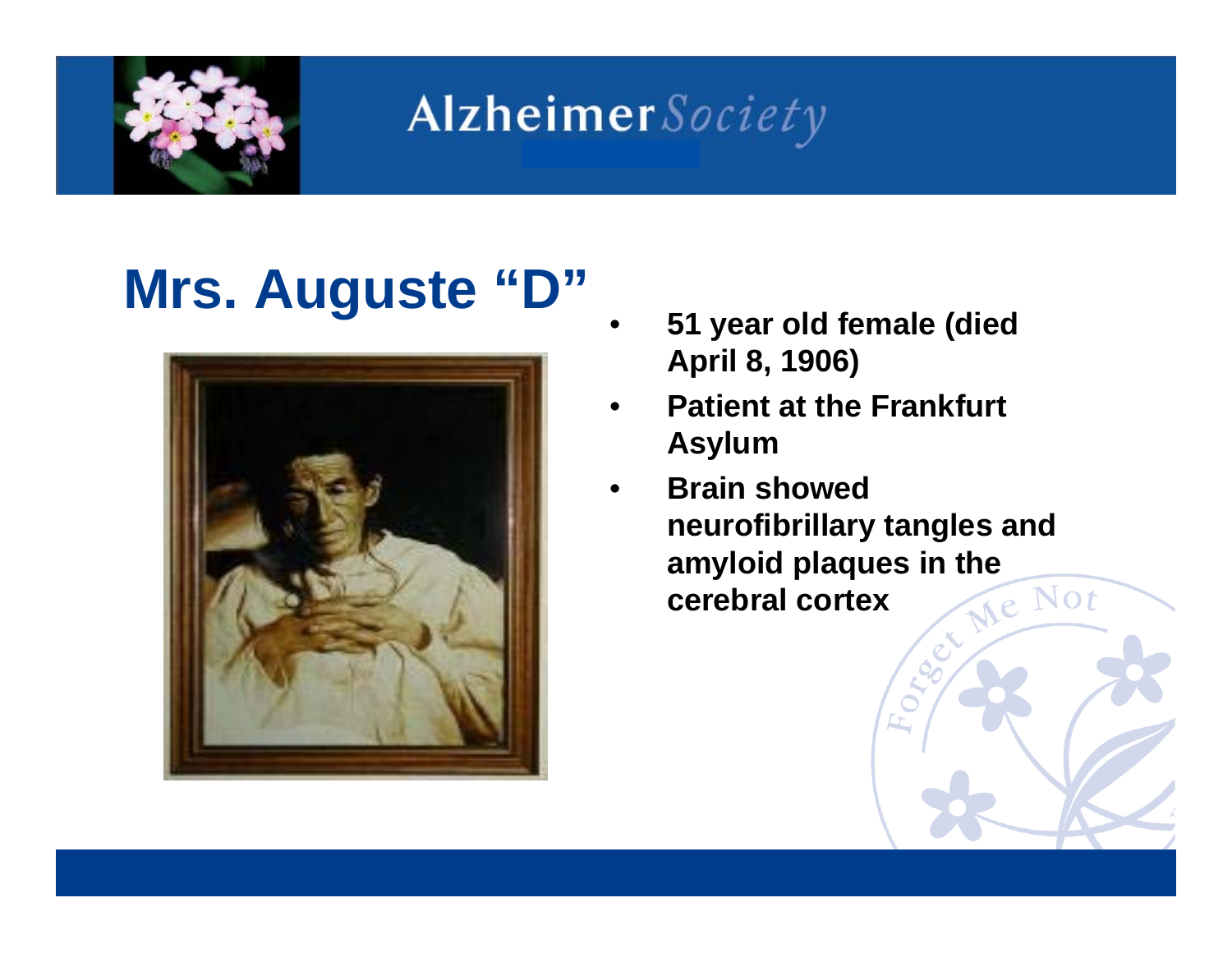

### **Responsive Behaviours**

#### **Behaviour is not:**

- •unpredictable
- •meaningless aggression or agitation

It is due to circumstances related to the person's condition<br>or a situation in his or her environment or a situation in his or her environment.

People with responsive behaviours and their caregivers need high levels of support.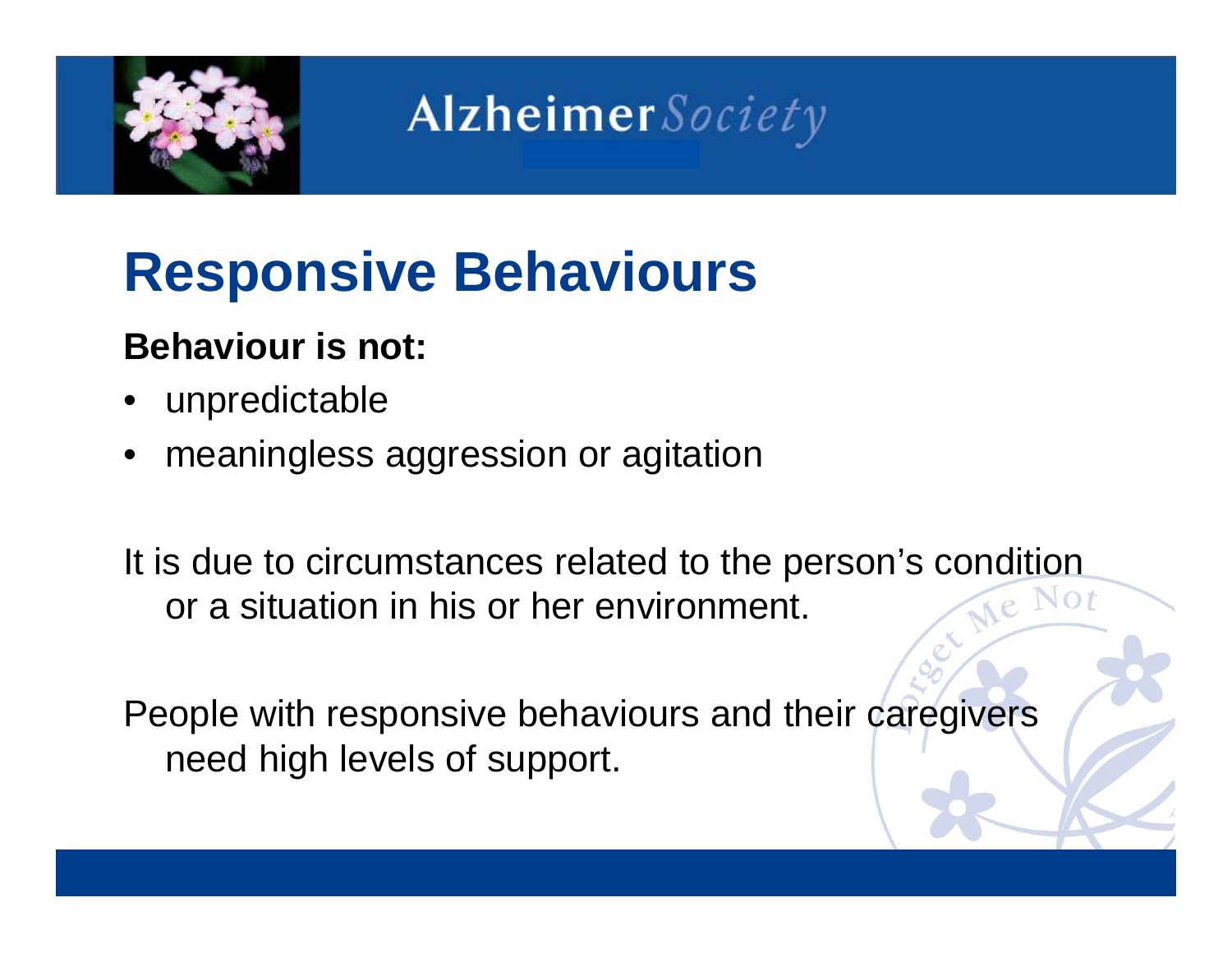

## **U-First! – A New Approach**

**We all have potential** 



- **We need to look at people with dementia differently**
- **We need to learn on the job**

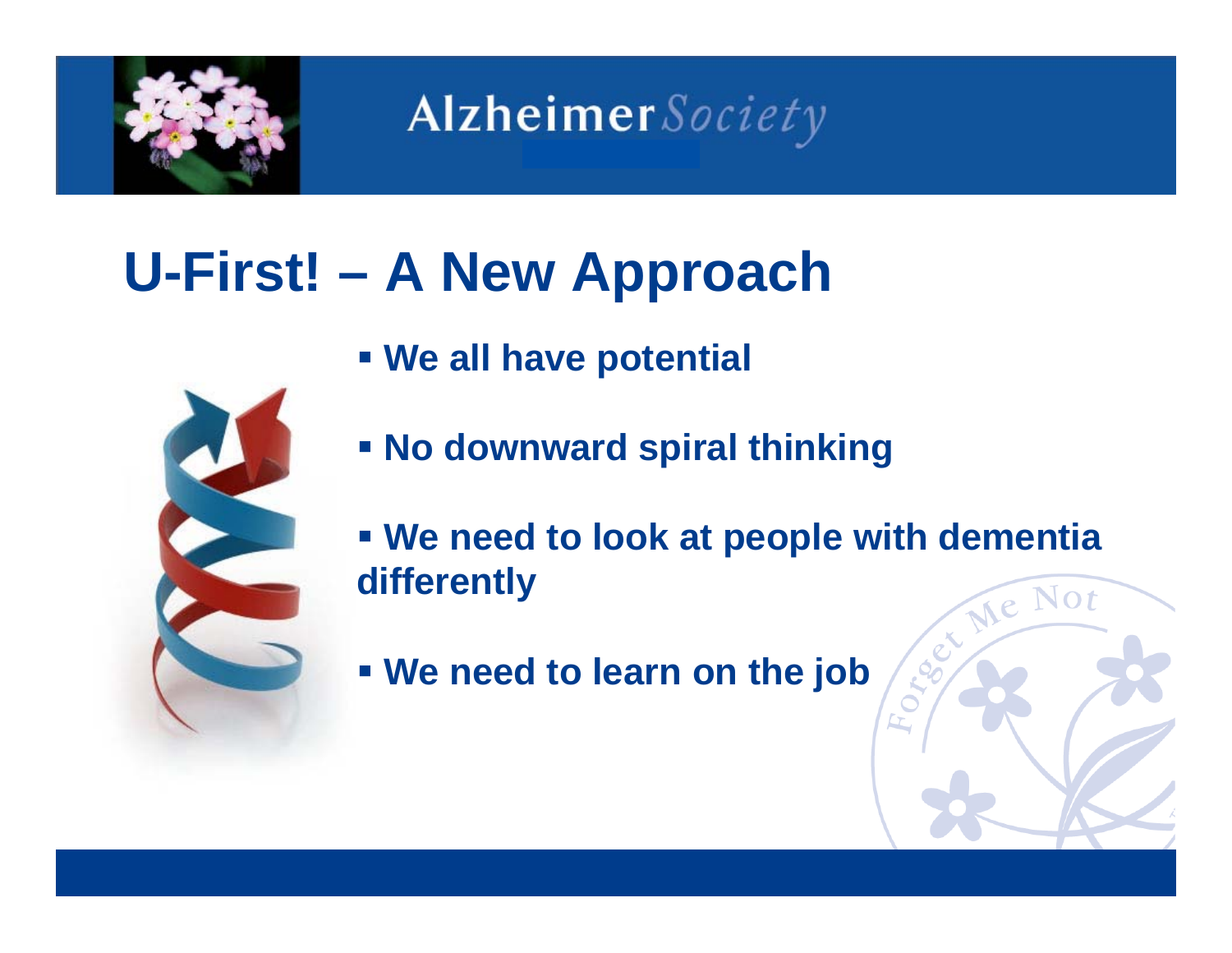

# **SU-First!**

- **Uunderstanding**
- **Fflagging**
- **interaction**
- **Rreflection and reporting**
- **Ssupport**
- **Tteam**

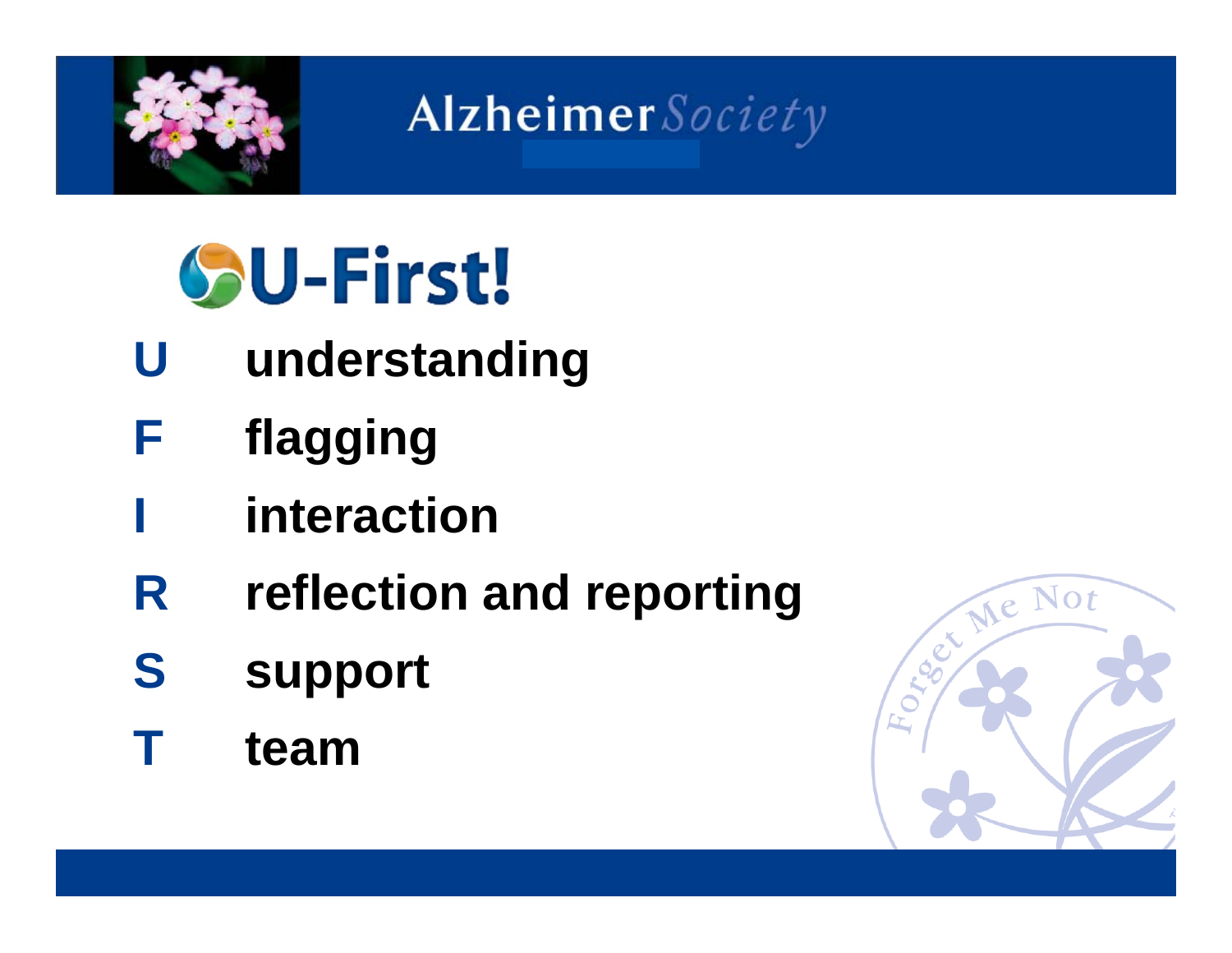

# **SU-First!**

**Common language Common values Common approach among caregivers**

**Better resident/client support Improved client well-being**

**Reduced Stress, injury**

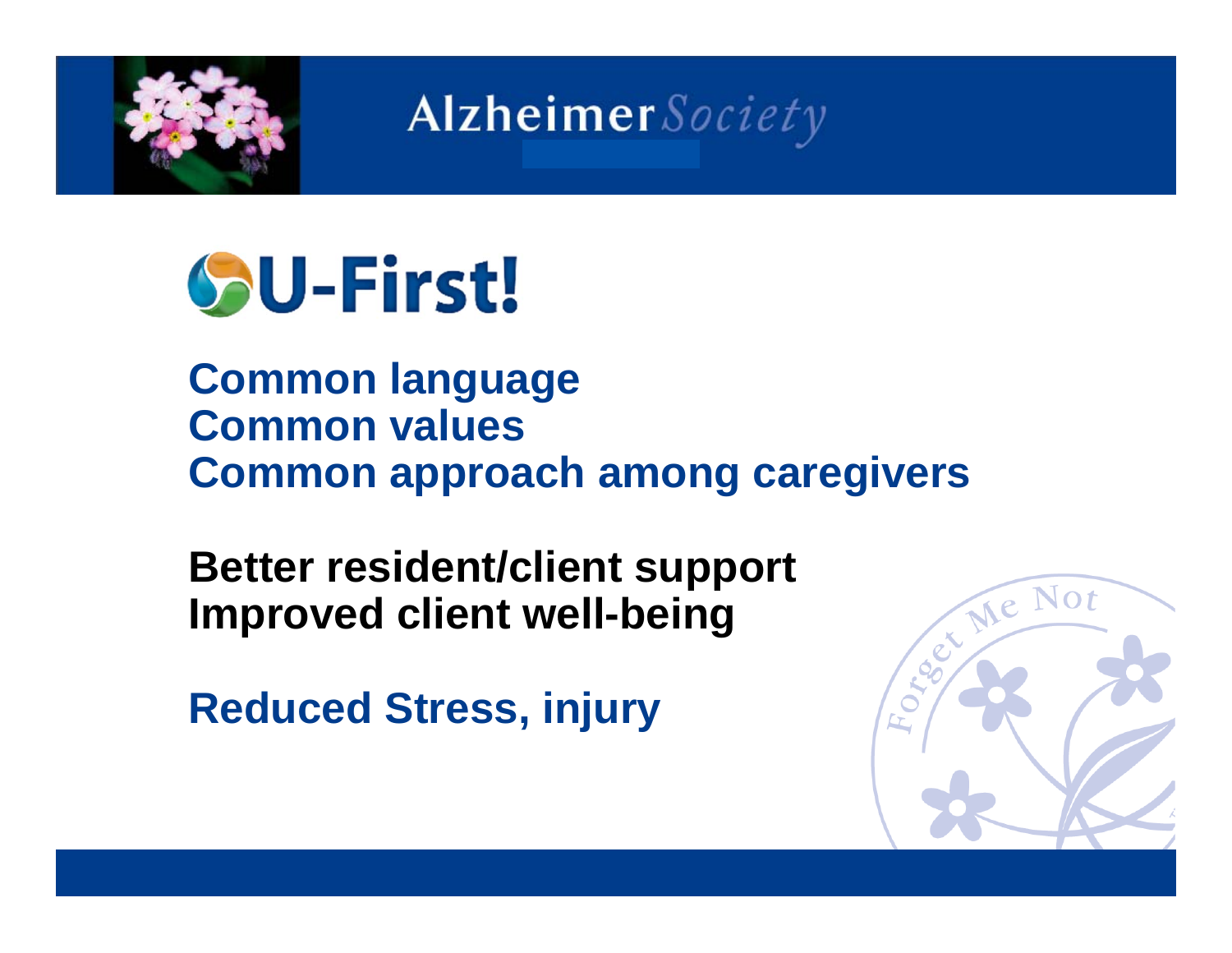

### The Wheel… a collaborative care tool



### Let's Explore!

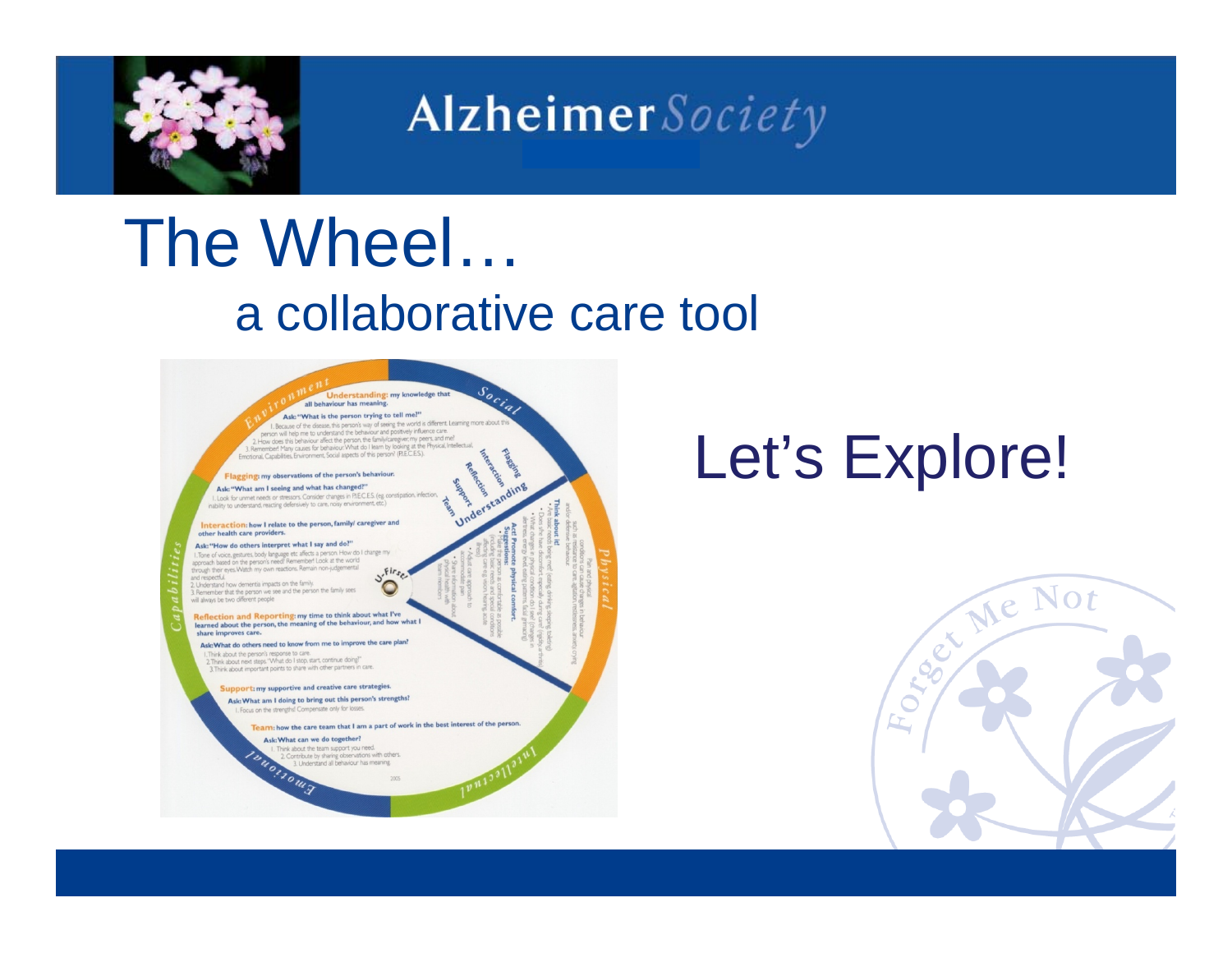

### **UNDERSTANDING**

- $\blacksquare$  **Develop a shared understanding of the person.**
- **We know that all behaviour has meaning.**

**"Only after I understand the behaviour can I meaningfully respond to the problem"**

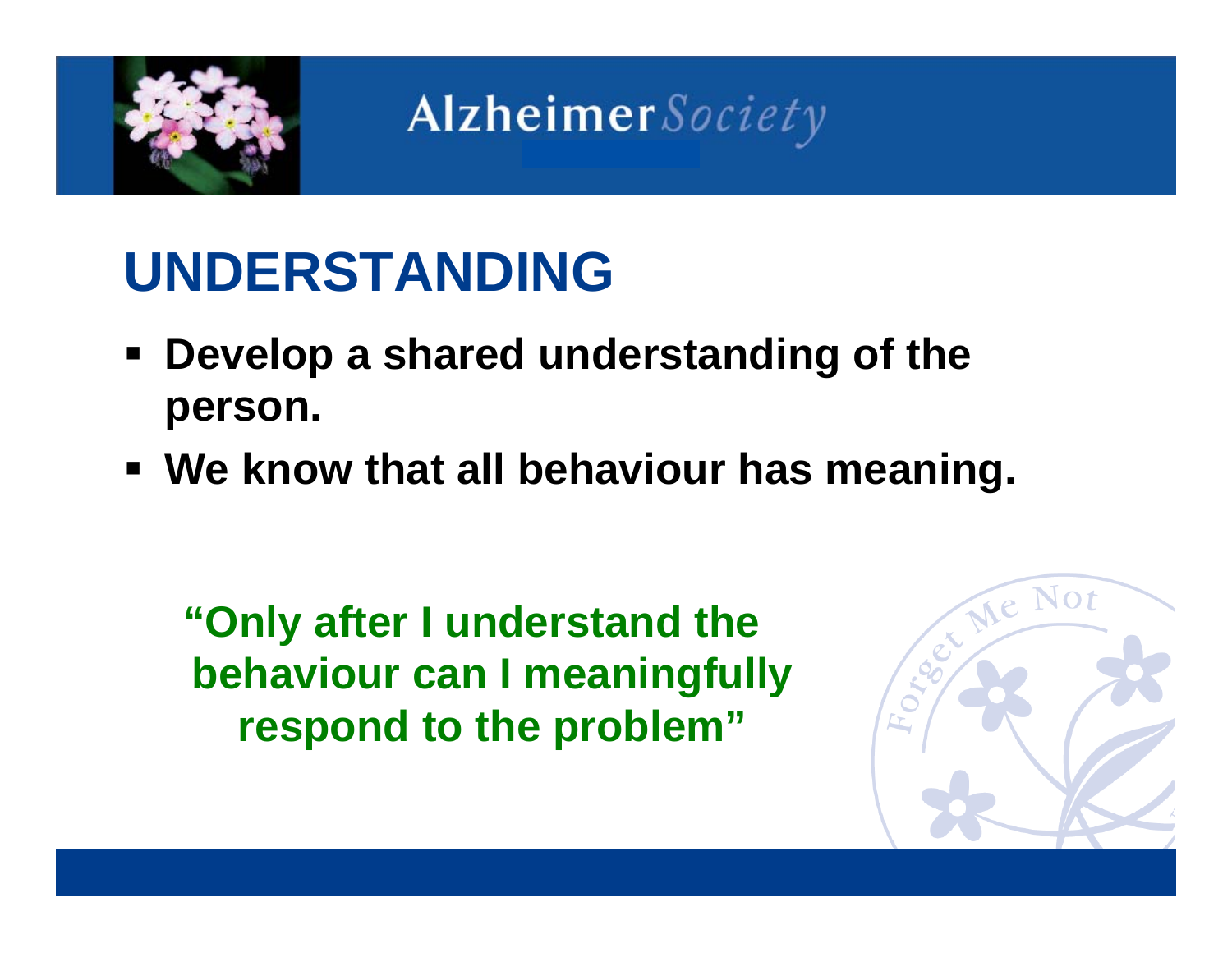

## **P.I.E.C.E.S.**



- **P - Physical**
- **I - Intellectual**
- **E - Emotional**
- **C - Capabilities**
- **E - Environment**
- **S - Social**

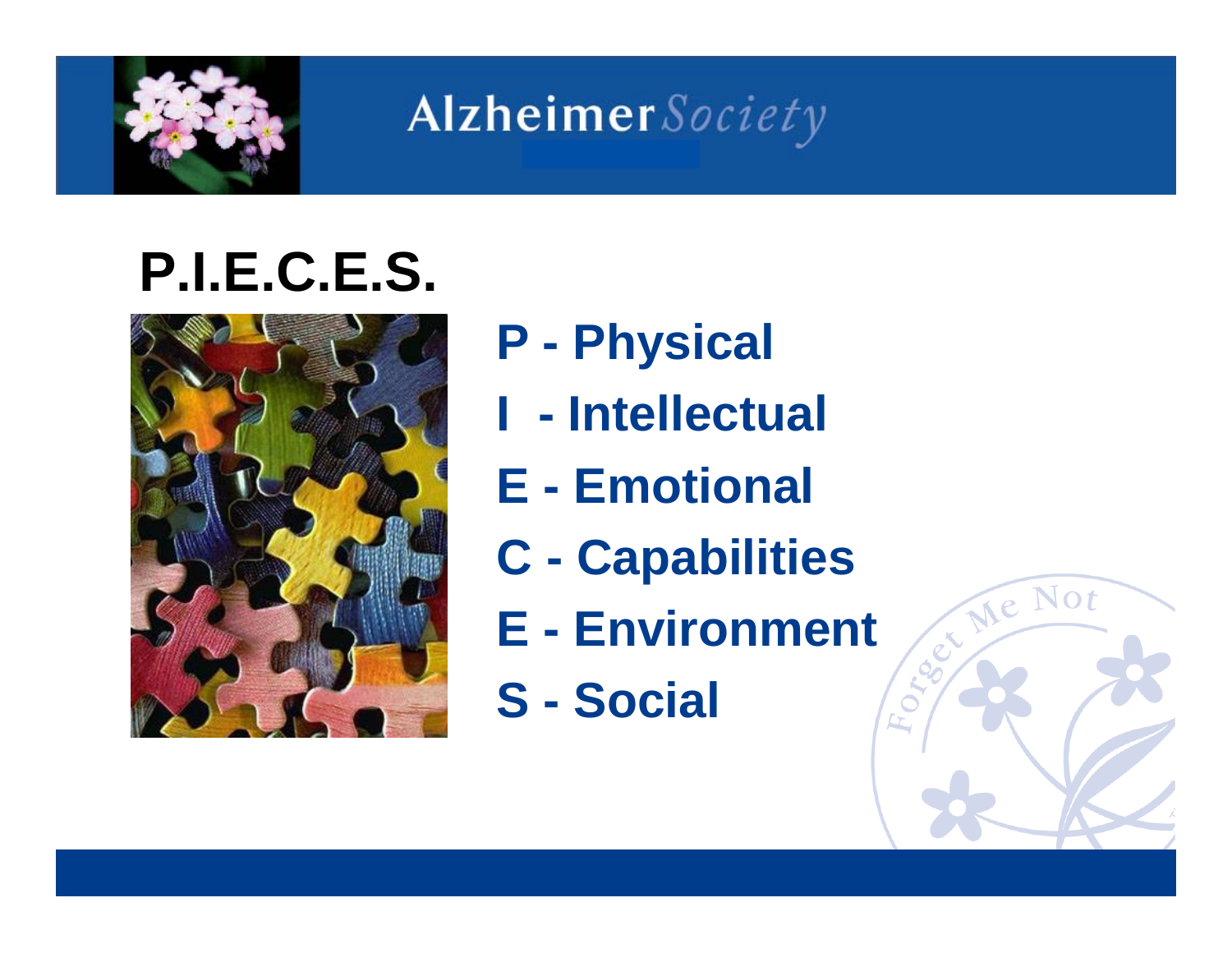

## **PHYSICAL**



### **Think About 5 D's:**

1.Delirium2.Disease3.Drugs 4.Discomfort 5.Disability

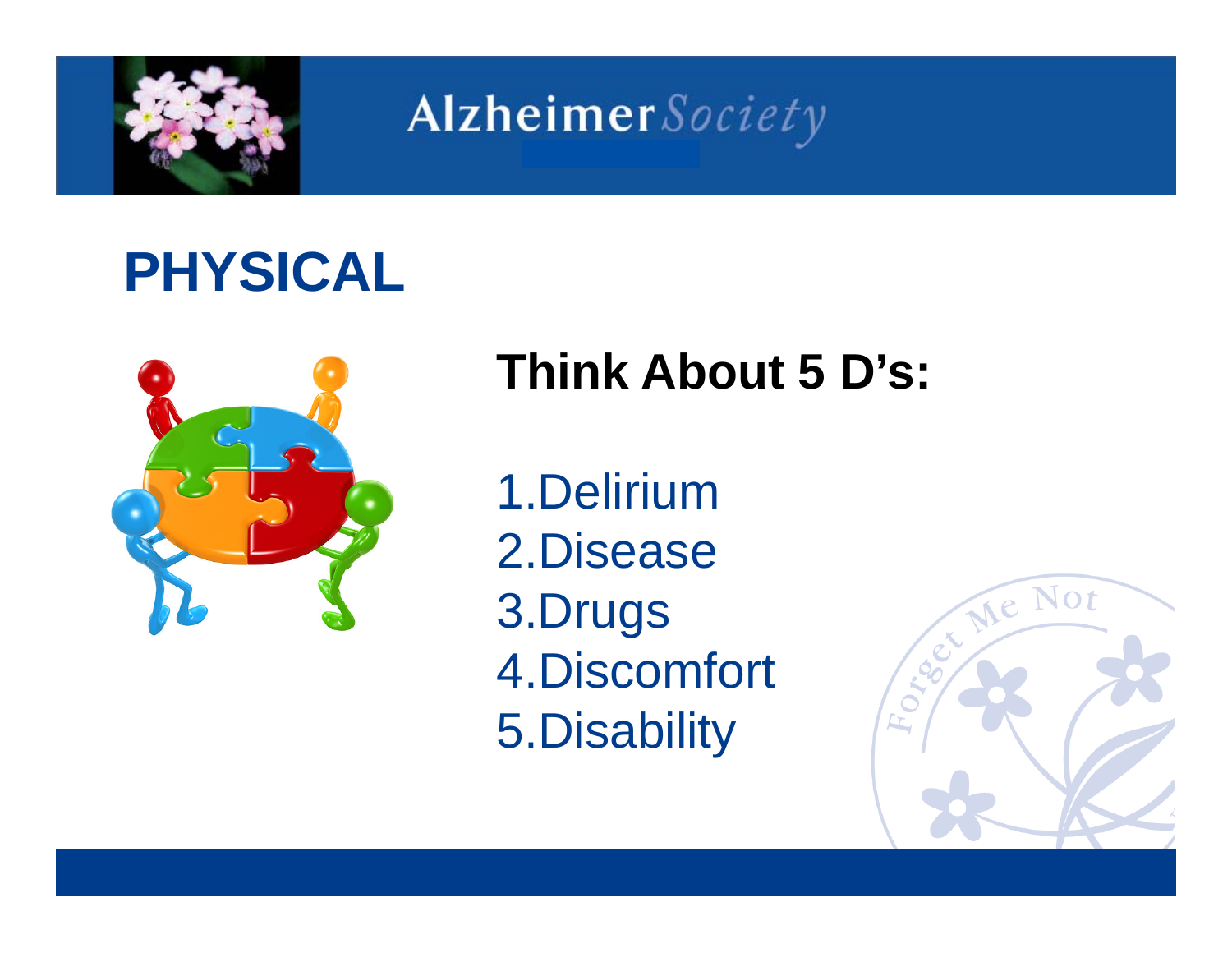

## **INTELLECTUAL**

#### **Think About 7 A's:**

AmnesiaAphasia Apathy **Agnosia** Apraxia Altered Perception Anosognosia

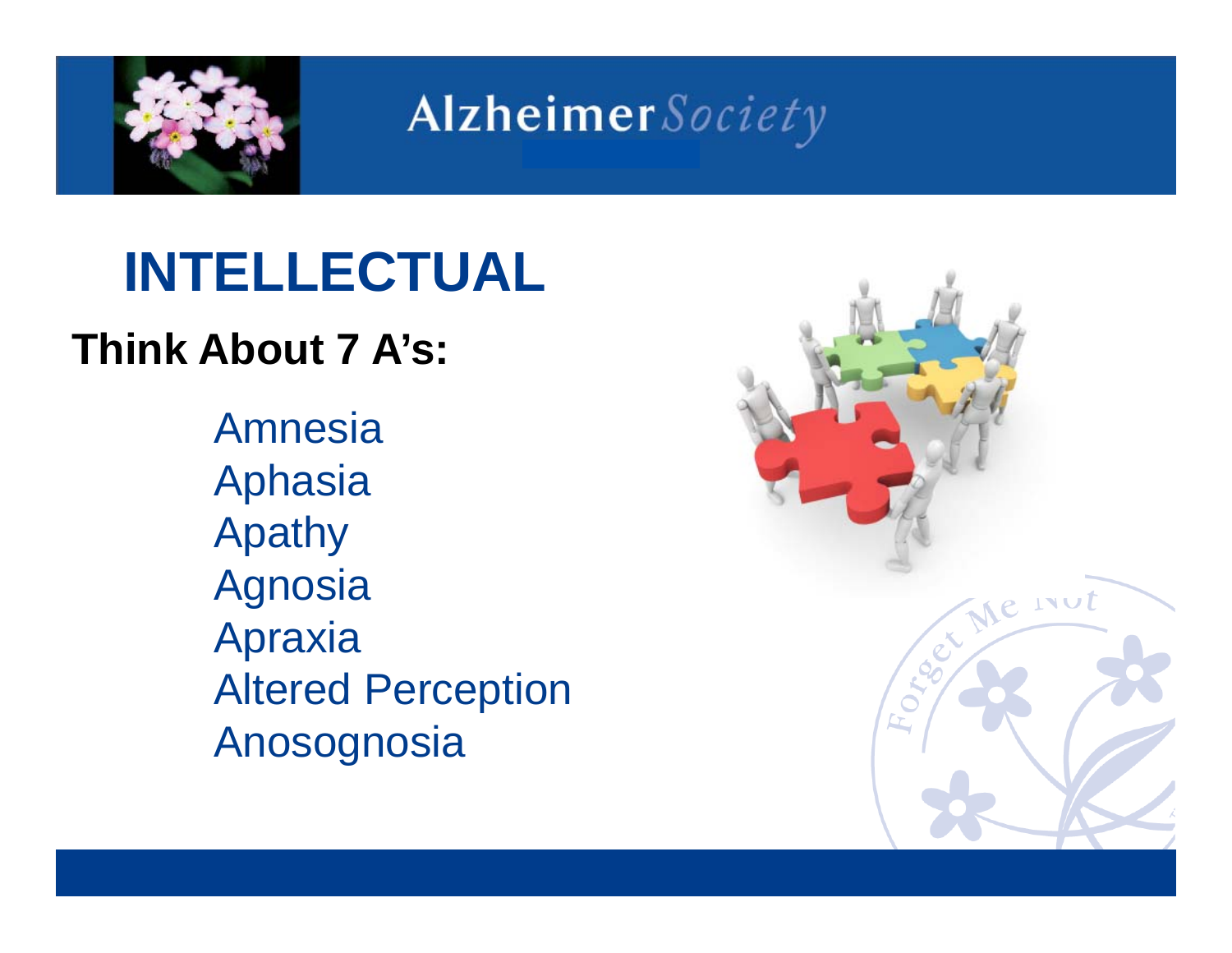

### **EMOTIONAL**

 $\bullet$ 



 A client's emotional state can influence behaviours - including willingness to receive care.

• Losses, feelings of abandonment, adjustments, past traumas and psychotic experiences all contribute to emotional well being.

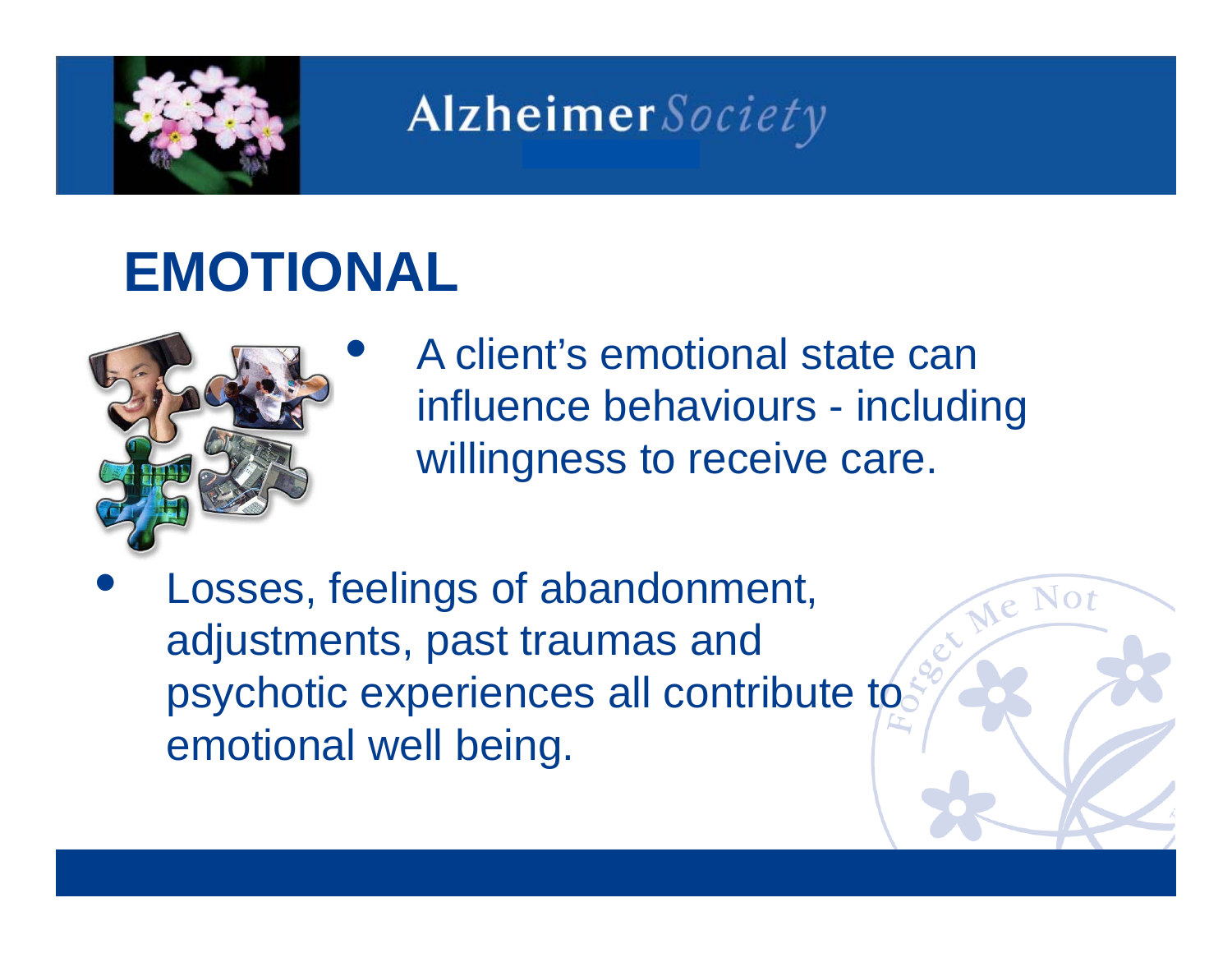

### **CAPABILITIES**



■ Knowing what the person can and can't do will help to build on his/her strengths

**Balance between strengths and** demands to avoid overload

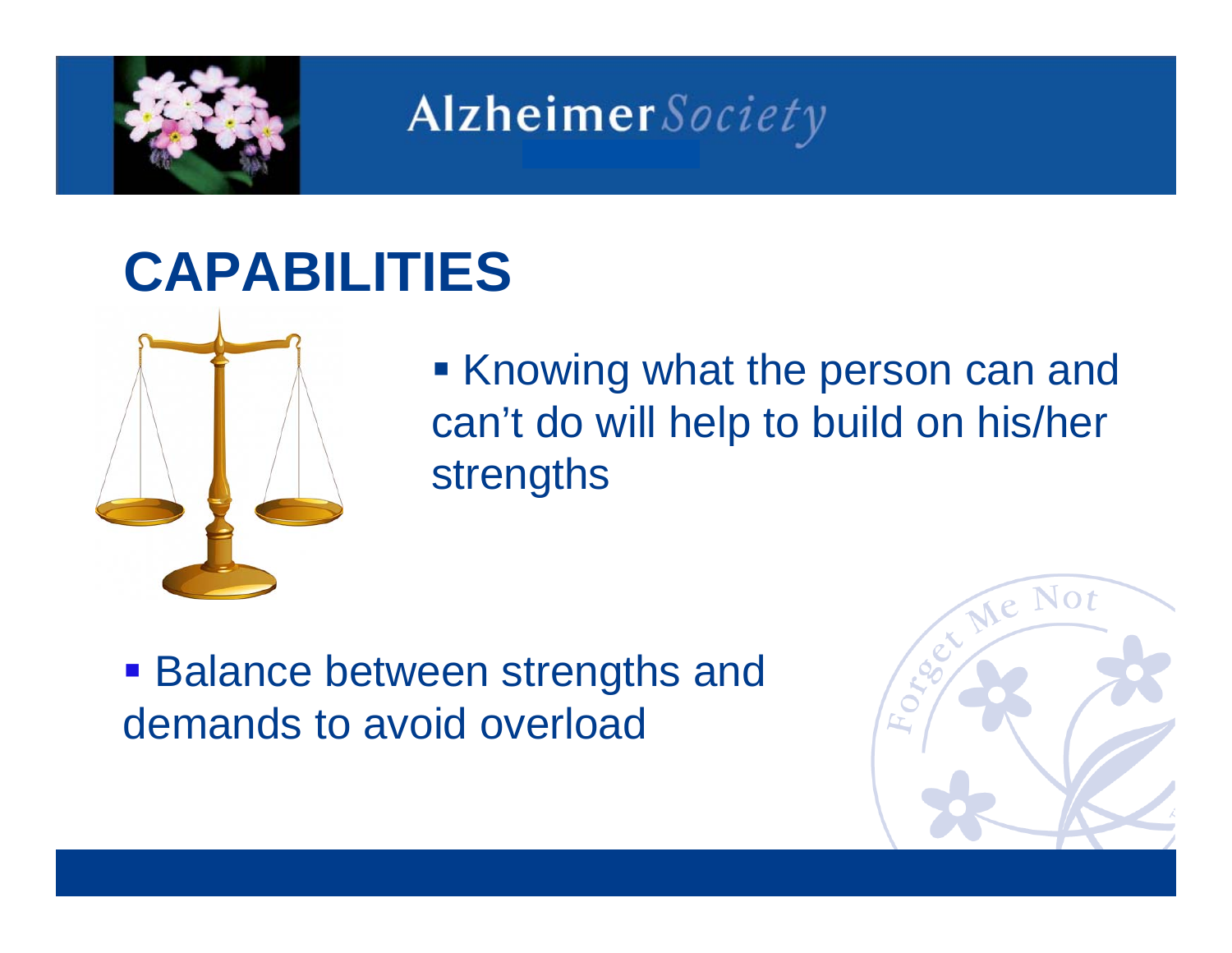

## **ENVIRONMENT**

- **Over or under stimulation**
- **Relocation stress**
- **Changes in routine**
- **Example Temperature, noise, lighting**
- Furniture, flooring etc.



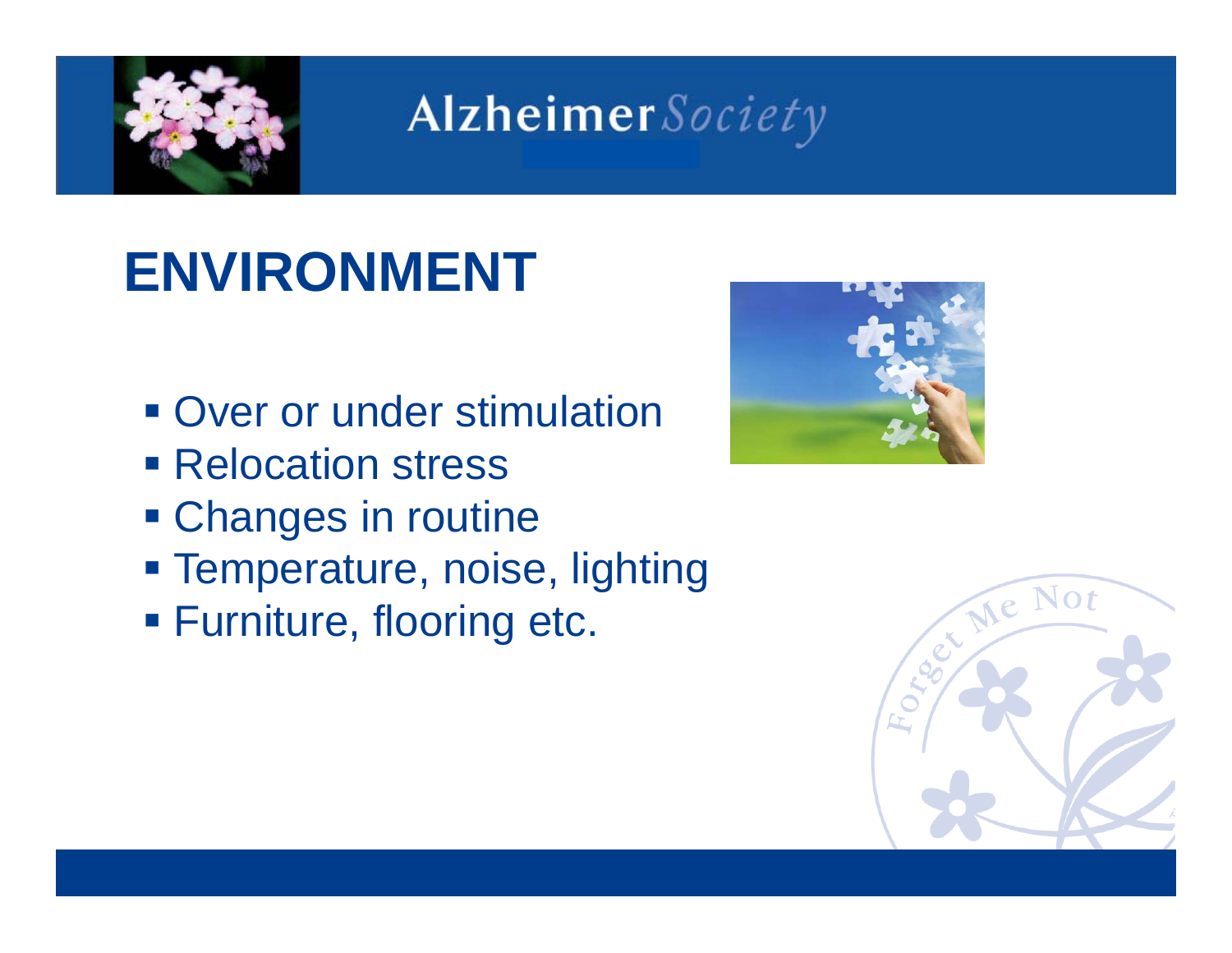

## **SOCIAL and CULTURAL**



- Life story, accomplishments; previous profession, education
	- Likes/dislikes
- Interactions with Family & Others
- Previous coping strategies
- Social network

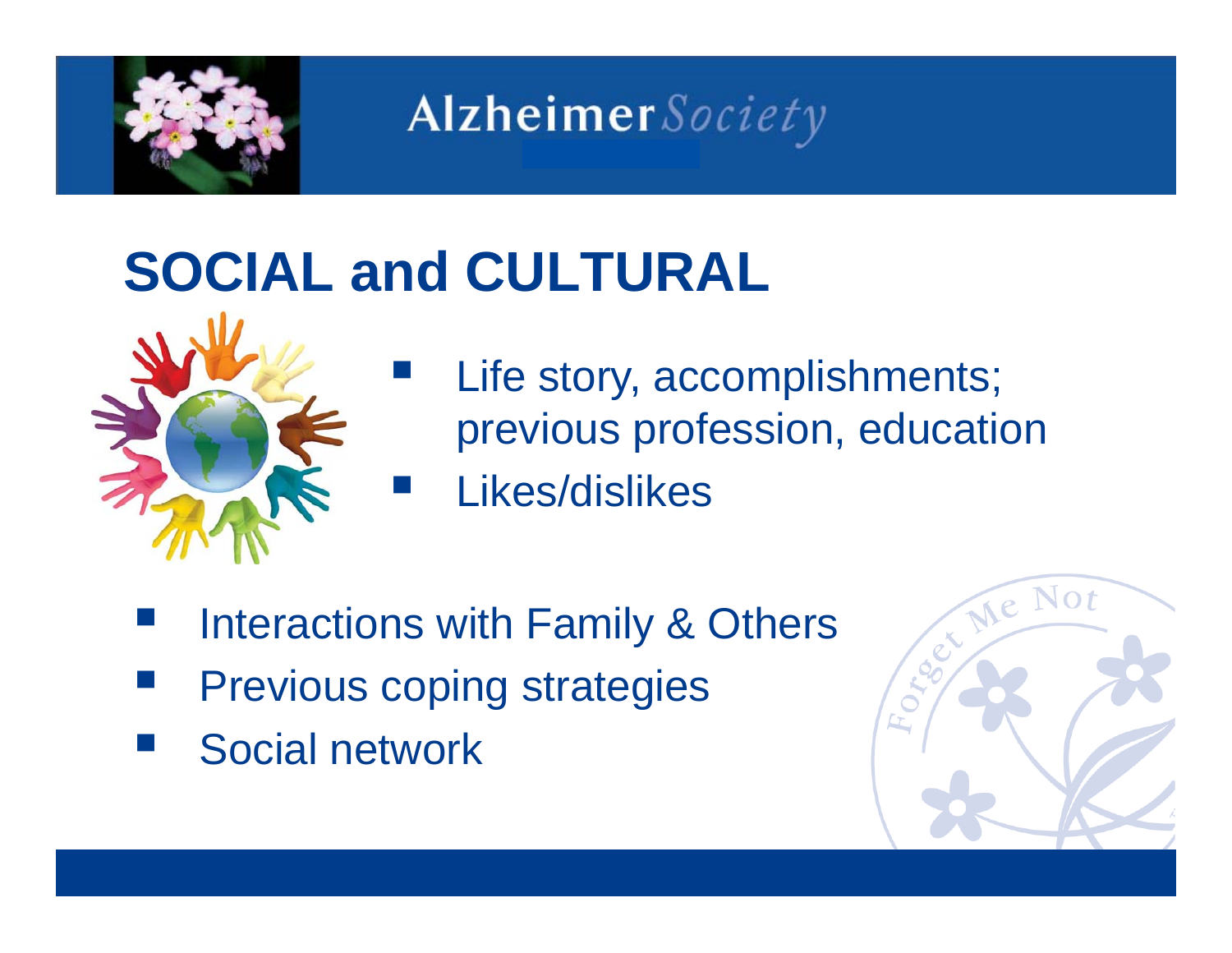



#### **Flagging**

"What am I seeing and what has changed?"

#### **Interaction**

How do others interpret what I say & do?"

#### **Reflection & Reporting**

"What do others need to know from me to improve

the care plan?"

#### **Support**

"What am I doing to bring out the person's Strengths?"

#### **Team**

"What can we do together?"